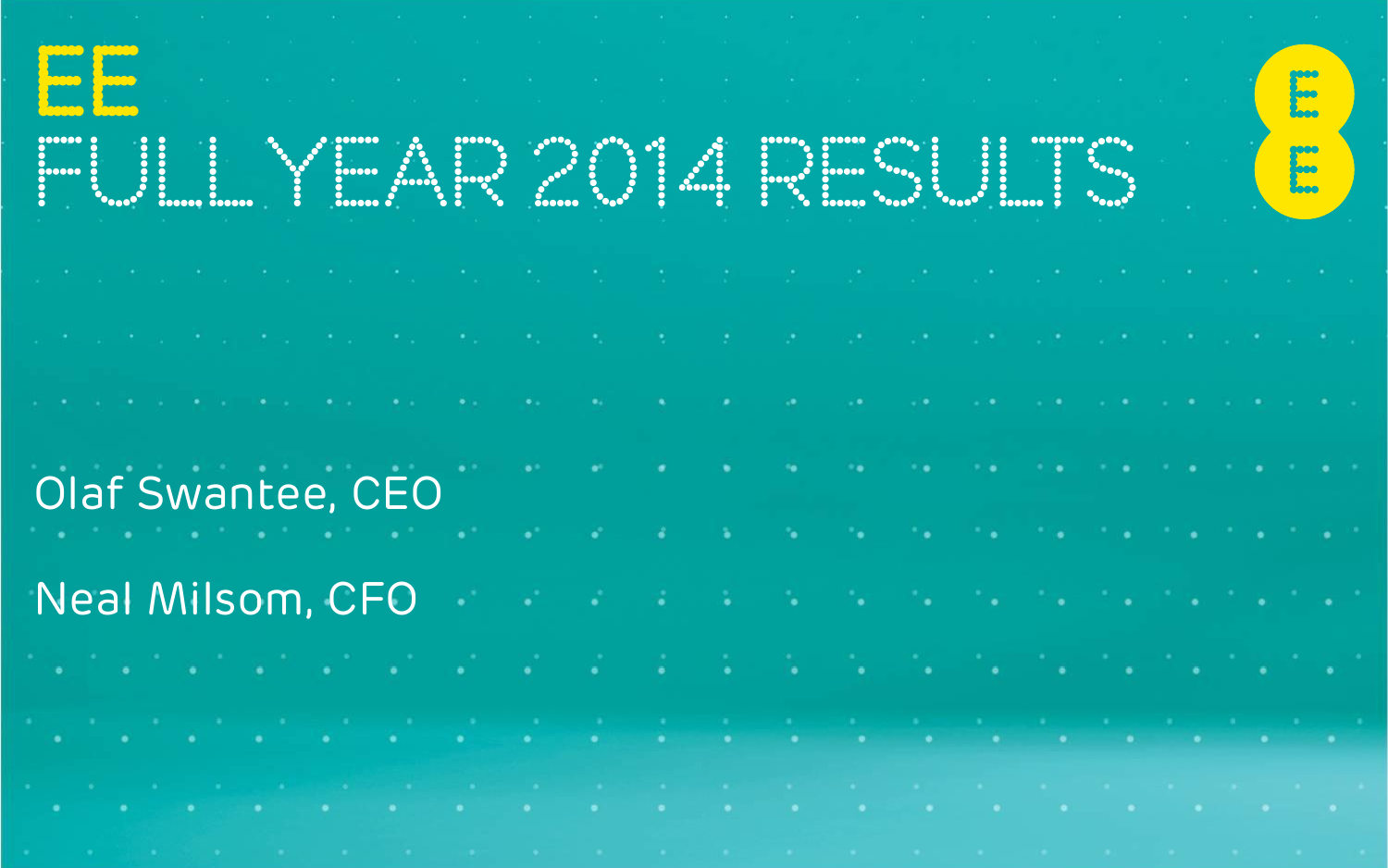# **Company achieves 2014 targets with record 5.7m 4G customers to become Europe's largest 4G operator**

### **Delivered 2014 financial targets, including 25%+ adj. EBITDA margin:**

- –FY adj. EBITDA<sup>1</sup> +1.0% yoy to £1,589m, a 25.1% (FY 2013: 24.3%) margin; H2 adj. EBITDA margin of 25.8% (H2 2013: 25.3%).
- –Retained mobile service revenue market leadership. Operating revenue steady at -0.2% yoy excluding regulation and 1.4% lower including regulatory impact. Generated 5.5% growth in EBITDA minus CAPEX<sup>2</sup>.

### **Record 4G growth driven by network leadership:**

- –4G base up 5.7m (+284%) to 7.7m, largest of any European operator, exceeding 6m target, with 7,000+ corporate accounts using 4G.
- –In Q4, 94% of new postpaid customers selected 4G; nearly half opted for double-speed 4GEE Extra.
- –4G base growth supports Q4 ARPU growth +1.1% yoy (Q3 2014: 1.6%), excluding regulatory impact.
- –Data (non-text) revenues up +7ppts yoy to 51% (Q4 2013: 44%) of ARPU.

#### **Strong customer growth across postpaid mobile and fixed:**

- –FY postpaid mobile base up +824k (+5.2%), Q4 +192k<sup>3</sup> yoy including M2M; total connections now 30.94m (Q4 2013: 30.75m). Q4 prepaid base reduced by 157k, with revenue trend in line with industry shift towards postpaid.
- –Retaining postpaid customers, with Q4 churn of 1.2%, the 15th quarter in a row at 1.2% or below.
- –Strong fixed growth, with FY broadband base up +108k (+14.9%) yoy, and +41k in Q4; full year revenues +18% yoy, as ground-breaking EE TV launched.

1 Adj. EBITDA is EBITDA before Management and Brand Fees, one-off items and restructuring costs

2 Excluding one-off items

<sup>3</sup> Including 71k customer additions from Life Mobile acquisition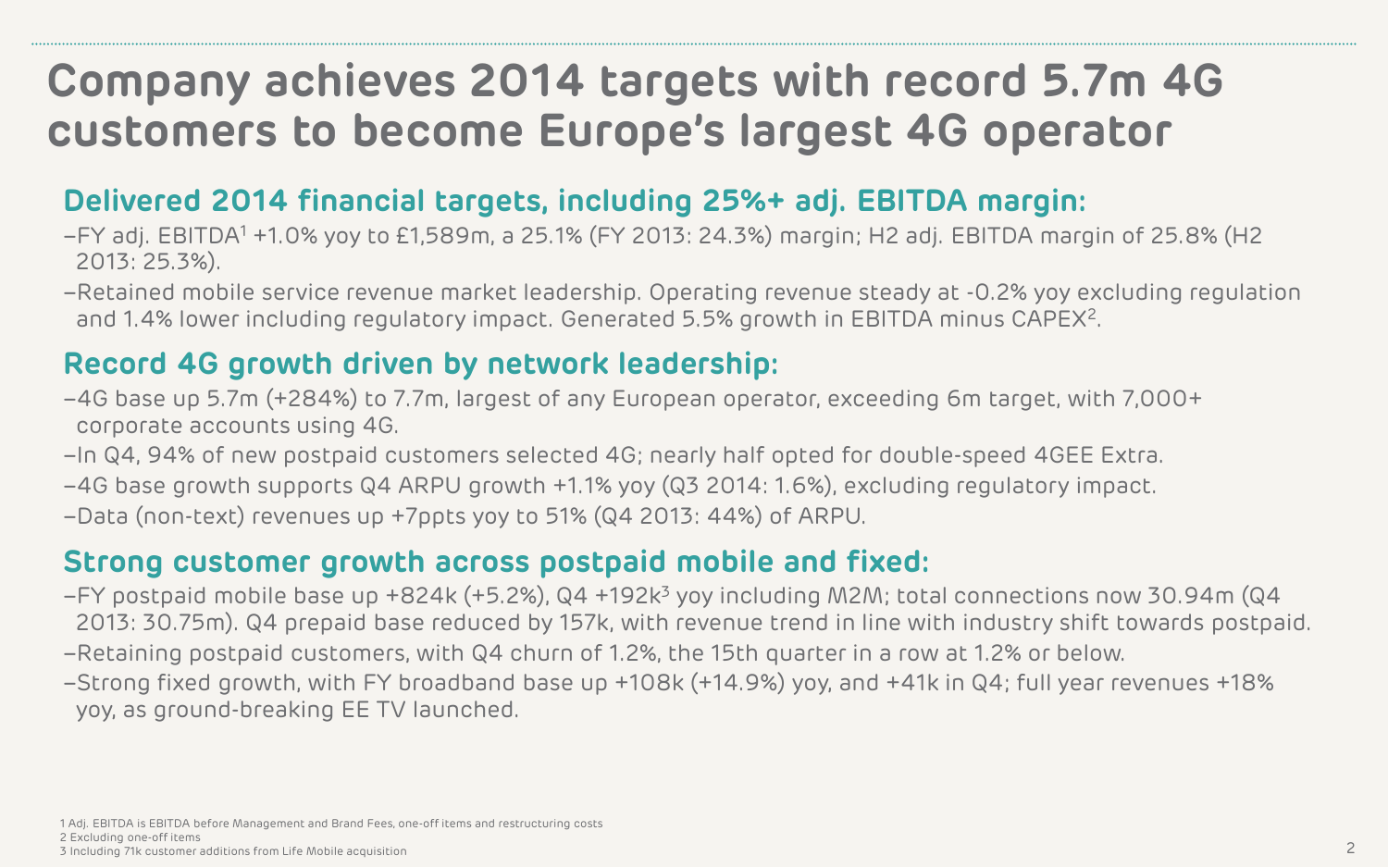# **Customer loyalty: maintaining commercial leadership**

#### **Q4 operating revenue –1.0% ex. regulation, £m**



### **Sustained low postpaid churn<sup>a</sup>**



#### **Continued postpaid growth#**



#### **Insights**

- –Q4 underlying operating revenue –1.0% yoy, with postpaid and fixed growth offset by prepaid decline
- –4G base of 7.7m; addition of 2.0m 4G customers in Q4
- –Strong customer retention; churn 1.2%, 15th quarter at 1.2% or below
- –Q4 fixed-line revenue growth +18% yoy; 41k net adds

#### **Initiatives**

- –4G pop. coverage nearly 84%, target 98% by the end of 2015
- –Double-speed 4G coverage reaches 60% of the UK population; 4G+ (LTE-A) in central London, speeds up to 150Mbps
- –Announced 4G coverage in Eurotunnel, and micro network technology to cover 1,500 villages by end of 2017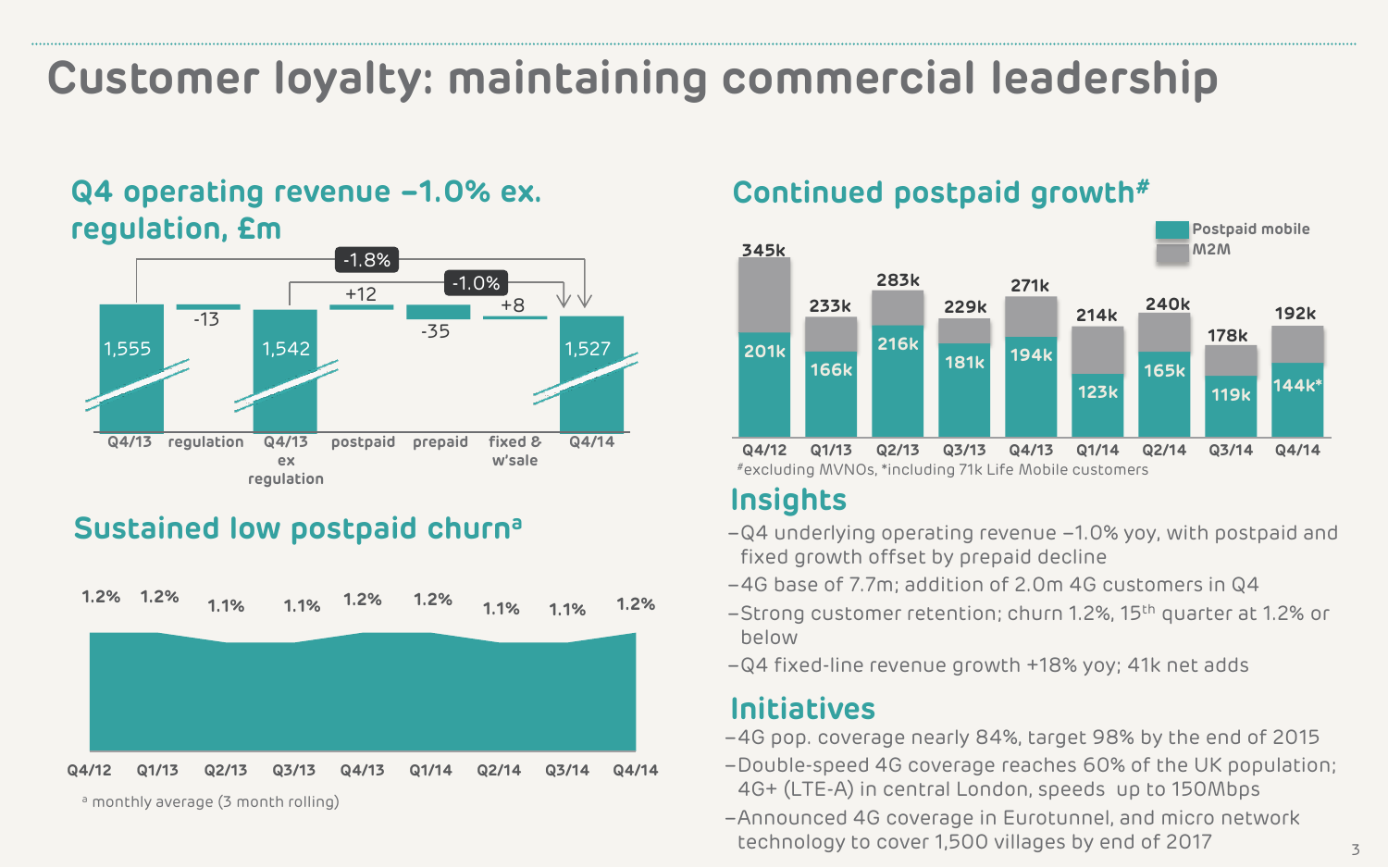# **Operational excellence: 25% adj. EBITDA margin delivered**



#### **FY adj EBITDA margin improved to 25.1%,**

### **Network site decommissioning process, 2k switched-off in 2014**



### **New customers, 4G share, Q2/14 inflection**



#### **Insights**

- –FY/14 adj. EBITDA up 1.0% yoy, with increased commercial costs offset by lower indirect costs
- –Full year indirect costs reduced 3.2% yoy
- –Higher commercial costs from increased customer retention acts

#### **Initiatives**

- –Distribution review fewer, deeper indirect relationships; direct retail estate streamlined to 580 stores while expanding number of areas served
- –Site optimisation programme largely completed. Core network optimisation continues
- 4 –Streamlined head office operations, removing duplication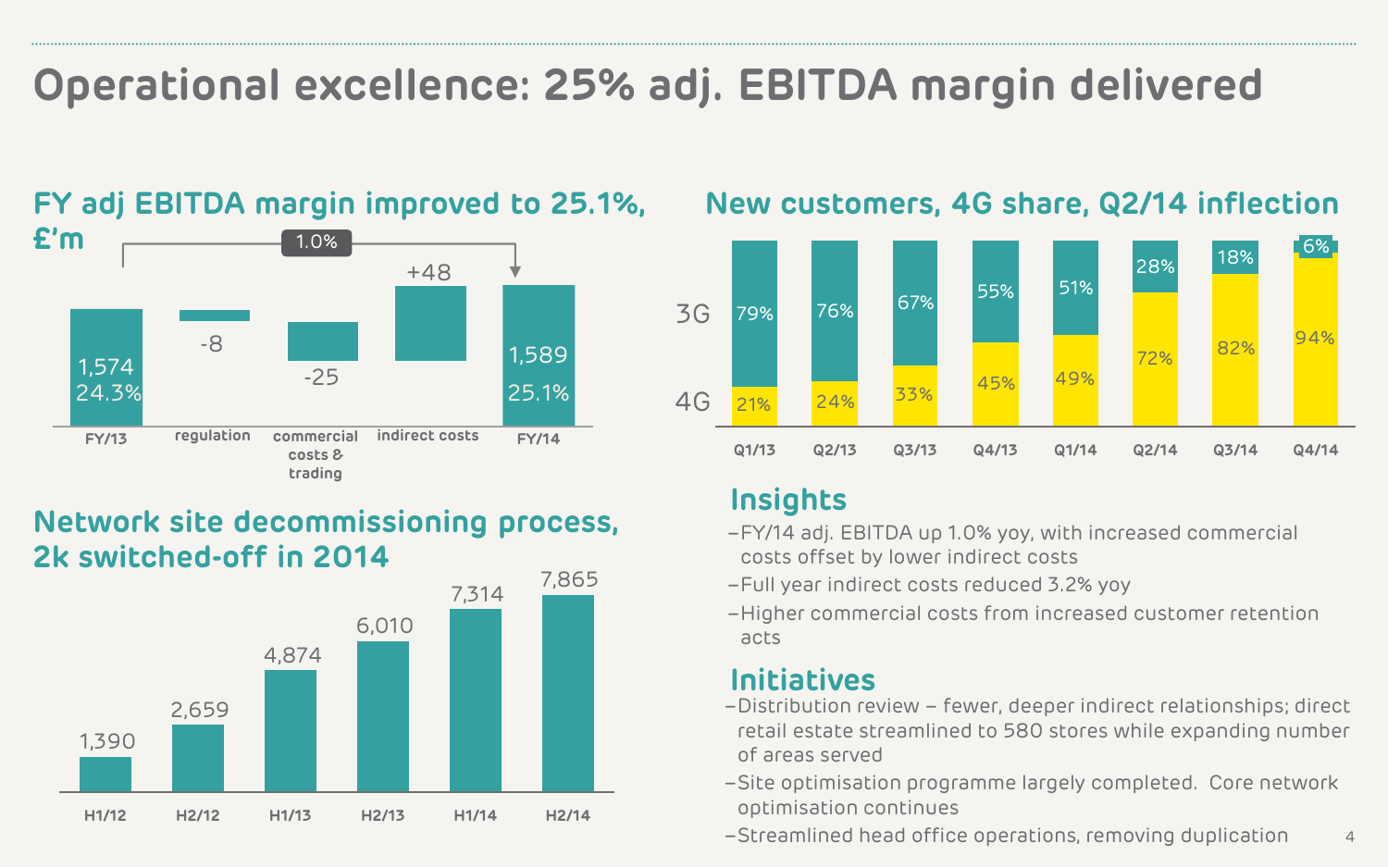# **Platforms for growth: 4G supporting data revenue growth**







## **Strong 4G base growth, '000 Mobile blended monthly ARPU growth**



#### **Insights**

- Blended ARPU ex regulation +1.1% yoy, as postpaid base mix increases to 60.9% (Q4/13 57.9%), exc M2M/MVNO
- 4G base growth drives non-voice revenues, with data/text revenues +4ppts yoy to 60% of ARPU
- 68% base growth yoy in tablets, 25% growth yoy in mobile WiFi and 16.6% growth in M2M

#### **Initiatives**

- Promotion of best-value EE-branded device range, including smartphone, tablet, 4G WiFi and in-car WiFi
- Launched UK's lowest priced 4G tablet
- experience, with compelling mobile cross-selling promotions5 – Launched EETV, putting mobile at the heart of the TV